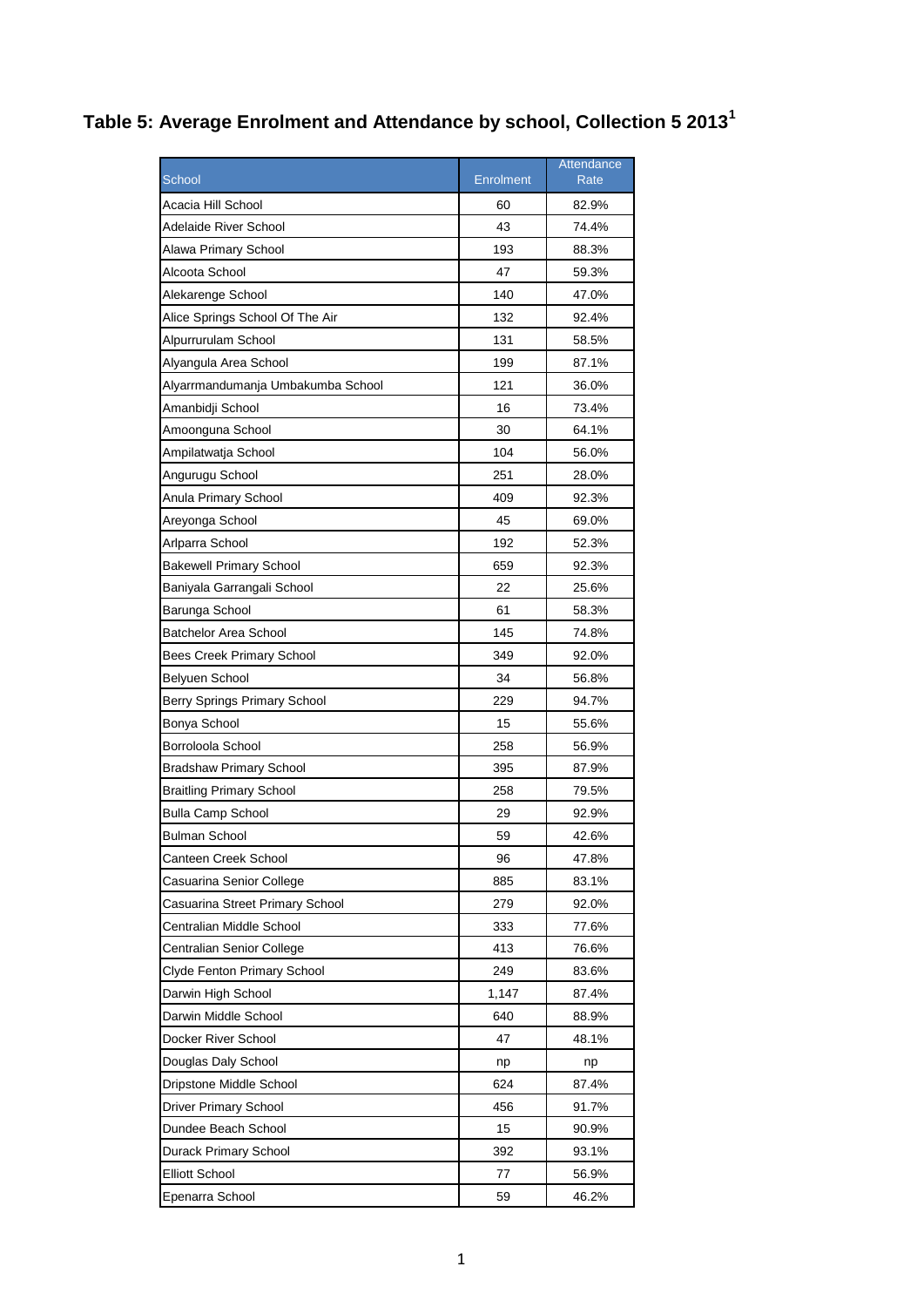| <b>Finke School</b><br>40<br>41.5%<br>Gapuwiyak School<br>286<br>35.0%<br>Gillen Primary School<br>293<br>84.9%<br>423<br>92.1%<br>Girraween Primary School<br>Gray Primary School<br>327<br>87.6%<br>Gunbalanya School<br>289<br>45.7%<br>40<br>Haasts Bluff School<br>71.7%<br>88<br>57.2%<br>Harts Range School<br><b>Henbury School</b><br>90<br>85.3%<br><b>Howard Springs Primary School</b><br>248<br>89.8%<br>89.3%<br>Humpty Doo Primary School<br>410<br>26<br>36.1%<br>Imanpa School<br>Jabiru Area School<br>295<br>73.1%<br>108<br>44.5%<br>Jilkminggan School<br>Jingili Primary School<br>331<br>91.4%<br>Kalkaringi School<br>155<br>56.6%<br>247<br>Karama Primary School<br>86.6%<br>587<br>71.1%<br>Katherine High School<br>Katherine School Of The Air<br>244<br>99.7%<br>394<br>Katherine South Primary School<br>84.9%<br>Kiana School<br>np<br>np<br>Kintore Street School<br>27<br>83.8%<br>227<br>30.8%<br>Lajamanu School<br>Laramba School<br>68<br>50.7%<br>Larapinta Primary School<br>289<br>87.5%<br>372<br>Larrakeyah Primary School<br>92.7%<br>539<br>Leanyer Primary School<br>90.0%<br>Ludmilla Primary School<br>157<br>82.4%<br>MacFarlane Primary School<br>216<br>70.8%<br>Malak Primary School<br>86.5%<br>287<br>Mamaruni School<br>79<br>57.7%<br>Maningrida College<br>622<br>39.0%<br>Manunda Terrace Primary School<br>223<br>87.3%<br>Manyallaluk School<br>22<br>68.0%<br>Mataranka School<br>51<br>83.9%<br>Mbunghara School<br>12<br>43.6%<br>Middle Point School<br>26<br>86.5%<br>Milikapiti School<br>77<br>82.3%<br>Milingimbi School<br>280<br>31.5%<br>Millner Primary School<br>234<br>80.4%<br>Milyakburra School<br>34<br>60.4%<br>203<br>Minyerri School<br>60.0%<br>Moil Primary School<br>329<br>90.4%<br>Moulden Primary School<br>400<br>82.6%<br>Mount Allan School<br>75<br>48.2%<br>Mulga Bore School<br>29<br>49.2%<br>Murray Downs School<br>38<br>44.1% |                  |                  | Attendance  |
|--------------------------------------------------------------------------------------------------------------------------------------------------------------------------------------------------------------------------------------------------------------------------------------------------------------------------------------------------------------------------------------------------------------------------------------------------------------------------------------------------------------------------------------------------------------------------------------------------------------------------------------------------------------------------------------------------------------------------------------------------------------------------------------------------------------------------------------------------------------------------------------------------------------------------------------------------------------------------------------------------------------------------------------------------------------------------------------------------------------------------------------------------------------------------------------------------------------------------------------------------------------------------------------------------------------------------------------------------------------------------------------------------------------------------------------------------------------------------------------------------------------------------------------------------------------------------------------------------------------------------------------------------------------------------------------------------------------------------------------------------------------------------------------------------------------------------------------------------------------------------------------------------------------------------------|------------------|------------------|-------------|
|                                                                                                                                                                                                                                                                                                                                                                                                                                                                                                                                                                                                                                                                                                                                                                                                                                                                                                                                                                                                                                                                                                                                                                                                                                                                                                                                                                                                                                                                                                                                                                                                                                                                                                                                                                                                                                                                                                                                | School           | <b>Enrolment</b> | <b>Rate</b> |
|                                                                                                                                                                                                                                                                                                                                                                                                                                                                                                                                                                                                                                                                                                                                                                                                                                                                                                                                                                                                                                                                                                                                                                                                                                                                                                                                                                                                                                                                                                                                                                                                                                                                                                                                                                                                                                                                                                                                |                  |                  |             |
|                                                                                                                                                                                                                                                                                                                                                                                                                                                                                                                                                                                                                                                                                                                                                                                                                                                                                                                                                                                                                                                                                                                                                                                                                                                                                                                                                                                                                                                                                                                                                                                                                                                                                                                                                                                                                                                                                                                                |                  |                  |             |
|                                                                                                                                                                                                                                                                                                                                                                                                                                                                                                                                                                                                                                                                                                                                                                                                                                                                                                                                                                                                                                                                                                                                                                                                                                                                                                                                                                                                                                                                                                                                                                                                                                                                                                                                                                                                                                                                                                                                |                  |                  |             |
|                                                                                                                                                                                                                                                                                                                                                                                                                                                                                                                                                                                                                                                                                                                                                                                                                                                                                                                                                                                                                                                                                                                                                                                                                                                                                                                                                                                                                                                                                                                                                                                                                                                                                                                                                                                                                                                                                                                                |                  |                  |             |
|                                                                                                                                                                                                                                                                                                                                                                                                                                                                                                                                                                                                                                                                                                                                                                                                                                                                                                                                                                                                                                                                                                                                                                                                                                                                                                                                                                                                                                                                                                                                                                                                                                                                                                                                                                                                                                                                                                                                |                  |                  |             |
|                                                                                                                                                                                                                                                                                                                                                                                                                                                                                                                                                                                                                                                                                                                                                                                                                                                                                                                                                                                                                                                                                                                                                                                                                                                                                                                                                                                                                                                                                                                                                                                                                                                                                                                                                                                                                                                                                                                                |                  |                  |             |
|                                                                                                                                                                                                                                                                                                                                                                                                                                                                                                                                                                                                                                                                                                                                                                                                                                                                                                                                                                                                                                                                                                                                                                                                                                                                                                                                                                                                                                                                                                                                                                                                                                                                                                                                                                                                                                                                                                                                |                  |                  |             |
|                                                                                                                                                                                                                                                                                                                                                                                                                                                                                                                                                                                                                                                                                                                                                                                                                                                                                                                                                                                                                                                                                                                                                                                                                                                                                                                                                                                                                                                                                                                                                                                                                                                                                                                                                                                                                                                                                                                                |                  |                  |             |
|                                                                                                                                                                                                                                                                                                                                                                                                                                                                                                                                                                                                                                                                                                                                                                                                                                                                                                                                                                                                                                                                                                                                                                                                                                                                                                                                                                                                                                                                                                                                                                                                                                                                                                                                                                                                                                                                                                                                |                  |                  |             |
|                                                                                                                                                                                                                                                                                                                                                                                                                                                                                                                                                                                                                                                                                                                                                                                                                                                                                                                                                                                                                                                                                                                                                                                                                                                                                                                                                                                                                                                                                                                                                                                                                                                                                                                                                                                                                                                                                                                                |                  |                  |             |
|                                                                                                                                                                                                                                                                                                                                                                                                                                                                                                                                                                                                                                                                                                                                                                                                                                                                                                                                                                                                                                                                                                                                                                                                                                                                                                                                                                                                                                                                                                                                                                                                                                                                                                                                                                                                                                                                                                                                |                  |                  |             |
|                                                                                                                                                                                                                                                                                                                                                                                                                                                                                                                                                                                                                                                                                                                                                                                                                                                                                                                                                                                                                                                                                                                                                                                                                                                                                                                                                                                                                                                                                                                                                                                                                                                                                                                                                                                                                                                                                                                                |                  |                  |             |
|                                                                                                                                                                                                                                                                                                                                                                                                                                                                                                                                                                                                                                                                                                                                                                                                                                                                                                                                                                                                                                                                                                                                                                                                                                                                                                                                                                                                                                                                                                                                                                                                                                                                                                                                                                                                                                                                                                                                |                  |                  |             |
|                                                                                                                                                                                                                                                                                                                                                                                                                                                                                                                                                                                                                                                                                                                                                                                                                                                                                                                                                                                                                                                                                                                                                                                                                                                                                                                                                                                                                                                                                                                                                                                                                                                                                                                                                                                                                                                                                                                                |                  |                  |             |
|                                                                                                                                                                                                                                                                                                                                                                                                                                                                                                                                                                                                                                                                                                                                                                                                                                                                                                                                                                                                                                                                                                                                                                                                                                                                                                                                                                                                                                                                                                                                                                                                                                                                                                                                                                                                                                                                                                                                |                  |                  |             |
|                                                                                                                                                                                                                                                                                                                                                                                                                                                                                                                                                                                                                                                                                                                                                                                                                                                                                                                                                                                                                                                                                                                                                                                                                                                                                                                                                                                                                                                                                                                                                                                                                                                                                                                                                                                                                                                                                                                                |                  |                  |             |
|                                                                                                                                                                                                                                                                                                                                                                                                                                                                                                                                                                                                                                                                                                                                                                                                                                                                                                                                                                                                                                                                                                                                                                                                                                                                                                                                                                                                                                                                                                                                                                                                                                                                                                                                                                                                                                                                                                                                |                  |                  |             |
|                                                                                                                                                                                                                                                                                                                                                                                                                                                                                                                                                                                                                                                                                                                                                                                                                                                                                                                                                                                                                                                                                                                                                                                                                                                                                                                                                                                                                                                                                                                                                                                                                                                                                                                                                                                                                                                                                                                                |                  |                  |             |
|                                                                                                                                                                                                                                                                                                                                                                                                                                                                                                                                                                                                                                                                                                                                                                                                                                                                                                                                                                                                                                                                                                                                                                                                                                                                                                                                                                                                                                                                                                                                                                                                                                                                                                                                                                                                                                                                                                                                |                  |                  |             |
|                                                                                                                                                                                                                                                                                                                                                                                                                                                                                                                                                                                                                                                                                                                                                                                                                                                                                                                                                                                                                                                                                                                                                                                                                                                                                                                                                                                                                                                                                                                                                                                                                                                                                                                                                                                                                                                                                                                                |                  |                  |             |
|                                                                                                                                                                                                                                                                                                                                                                                                                                                                                                                                                                                                                                                                                                                                                                                                                                                                                                                                                                                                                                                                                                                                                                                                                                                                                                                                                                                                                                                                                                                                                                                                                                                                                                                                                                                                                                                                                                                                |                  |                  |             |
|                                                                                                                                                                                                                                                                                                                                                                                                                                                                                                                                                                                                                                                                                                                                                                                                                                                                                                                                                                                                                                                                                                                                                                                                                                                                                                                                                                                                                                                                                                                                                                                                                                                                                                                                                                                                                                                                                                                                |                  |                  |             |
|                                                                                                                                                                                                                                                                                                                                                                                                                                                                                                                                                                                                                                                                                                                                                                                                                                                                                                                                                                                                                                                                                                                                                                                                                                                                                                                                                                                                                                                                                                                                                                                                                                                                                                                                                                                                                                                                                                                                |                  |                  |             |
|                                                                                                                                                                                                                                                                                                                                                                                                                                                                                                                                                                                                                                                                                                                                                                                                                                                                                                                                                                                                                                                                                                                                                                                                                                                                                                                                                                                                                                                                                                                                                                                                                                                                                                                                                                                                                                                                                                                                |                  |                  |             |
|                                                                                                                                                                                                                                                                                                                                                                                                                                                                                                                                                                                                                                                                                                                                                                                                                                                                                                                                                                                                                                                                                                                                                                                                                                                                                                                                                                                                                                                                                                                                                                                                                                                                                                                                                                                                                                                                                                                                |                  |                  |             |
|                                                                                                                                                                                                                                                                                                                                                                                                                                                                                                                                                                                                                                                                                                                                                                                                                                                                                                                                                                                                                                                                                                                                                                                                                                                                                                                                                                                                                                                                                                                                                                                                                                                                                                                                                                                                                                                                                                                                |                  |                  |             |
|                                                                                                                                                                                                                                                                                                                                                                                                                                                                                                                                                                                                                                                                                                                                                                                                                                                                                                                                                                                                                                                                                                                                                                                                                                                                                                                                                                                                                                                                                                                                                                                                                                                                                                                                                                                                                                                                                                                                |                  |                  |             |
|                                                                                                                                                                                                                                                                                                                                                                                                                                                                                                                                                                                                                                                                                                                                                                                                                                                                                                                                                                                                                                                                                                                                                                                                                                                                                                                                                                                                                                                                                                                                                                                                                                                                                                                                                                                                                                                                                                                                |                  |                  |             |
|                                                                                                                                                                                                                                                                                                                                                                                                                                                                                                                                                                                                                                                                                                                                                                                                                                                                                                                                                                                                                                                                                                                                                                                                                                                                                                                                                                                                                                                                                                                                                                                                                                                                                                                                                                                                                                                                                                                                |                  |                  |             |
|                                                                                                                                                                                                                                                                                                                                                                                                                                                                                                                                                                                                                                                                                                                                                                                                                                                                                                                                                                                                                                                                                                                                                                                                                                                                                                                                                                                                                                                                                                                                                                                                                                                                                                                                                                                                                                                                                                                                |                  |                  |             |
|                                                                                                                                                                                                                                                                                                                                                                                                                                                                                                                                                                                                                                                                                                                                                                                                                                                                                                                                                                                                                                                                                                                                                                                                                                                                                                                                                                                                                                                                                                                                                                                                                                                                                                                                                                                                                                                                                                                                |                  |                  |             |
|                                                                                                                                                                                                                                                                                                                                                                                                                                                                                                                                                                                                                                                                                                                                                                                                                                                                                                                                                                                                                                                                                                                                                                                                                                                                                                                                                                                                                                                                                                                                                                                                                                                                                                                                                                                                                                                                                                                                |                  |                  |             |
|                                                                                                                                                                                                                                                                                                                                                                                                                                                                                                                                                                                                                                                                                                                                                                                                                                                                                                                                                                                                                                                                                                                                                                                                                                                                                                                                                                                                                                                                                                                                                                                                                                                                                                                                                                                                                                                                                                                                |                  |                  |             |
|                                                                                                                                                                                                                                                                                                                                                                                                                                                                                                                                                                                                                                                                                                                                                                                                                                                                                                                                                                                                                                                                                                                                                                                                                                                                                                                                                                                                                                                                                                                                                                                                                                                                                                                                                                                                                                                                                                                                |                  |                  |             |
|                                                                                                                                                                                                                                                                                                                                                                                                                                                                                                                                                                                                                                                                                                                                                                                                                                                                                                                                                                                                                                                                                                                                                                                                                                                                                                                                                                                                                                                                                                                                                                                                                                                                                                                                                                                                                                                                                                                                |                  |                  |             |
|                                                                                                                                                                                                                                                                                                                                                                                                                                                                                                                                                                                                                                                                                                                                                                                                                                                                                                                                                                                                                                                                                                                                                                                                                                                                                                                                                                                                                                                                                                                                                                                                                                                                                                                                                                                                                                                                                                                                |                  |                  |             |
|                                                                                                                                                                                                                                                                                                                                                                                                                                                                                                                                                                                                                                                                                                                                                                                                                                                                                                                                                                                                                                                                                                                                                                                                                                                                                                                                                                                                                                                                                                                                                                                                                                                                                                                                                                                                                                                                                                                                |                  |                  |             |
|                                                                                                                                                                                                                                                                                                                                                                                                                                                                                                                                                                                                                                                                                                                                                                                                                                                                                                                                                                                                                                                                                                                                                                                                                                                                                                                                                                                                                                                                                                                                                                                                                                                                                                                                                                                                                                                                                                                                |                  |                  |             |
|                                                                                                                                                                                                                                                                                                                                                                                                                                                                                                                                                                                                                                                                                                                                                                                                                                                                                                                                                                                                                                                                                                                                                                                                                                                                                                                                                                                                                                                                                                                                                                                                                                                                                                                                                                                                                                                                                                                                |                  |                  |             |
|                                                                                                                                                                                                                                                                                                                                                                                                                                                                                                                                                                                                                                                                                                                                                                                                                                                                                                                                                                                                                                                                                                                                                                                                                                                                                                                                                                                                                                                                                                                                                                                                                                                                                                                                                                                                                                                                                                                                |                  |                  |             |
|                                                                                                                                                                                                                                                                                                                                                                                                                                                                                                                                                                                                                                                                                                                                                                                                                                                                                                                                                                                                                                                                                                                                                                                                                                                                                                                                                                                                                                                                                                                                                                                                                                                                                                                                                                                                                                                                                                                                |                  |                  |             |
|                                                                                                                                                                                                                                                                                                                                                                                                                                                                                                                                                                                                                                                                                                                                                                                                                                                                                                                                                                                                                                                                                                                                                                                                                                                                                                                                                                                                                                                                                                                                                                                                                                                                                                                                                                                                                                                                                                                                |                  |                  |             |
|                                                                                                                                                                                                                                                                                                                                                                                                                                                                                                                                                                                                                                                                                                                                                                                                                                                                                                                                                                                                                                                                                                                                                                                                                                                                                                                                                                                                                                                                                                                                                                                                                                                                                                                                                                                                                                                                                                                                |                  |                  |             |
|                                                                                                                                                                                                                                                                                                                                                                                                                                                                                                                                                                                                                                                                                                                                                                                                                                                                                                                                                                                                                                                                                                                                                                                                                                                                                                                                                                                                                                                                                                                                                                                                                                                                                                                                                                                                                                                                                                                                |                  |                  |             |
|                                                                                                                                                                                                                                                                                                                                                                                                                                                                                                                                                                                                                                                                                                                                                                                                                                                                                                                                                                                                                                                                                                                                                                                                                                                                                                                                                                                                                                                                                                                                                                                                                                                                                                                                                                                                                                                                                                                                |                  |                  |             |
|                                                                                                                                                                                                                                                                                                                                                                                                                                                                                                                                                                                                                                                                                                                                                                                                                                                                                                                                                                                                                                                                                                                                                                                                                                                                                                                                                                                                                                                                                                                                                                                                                                                                                                                                                                                                                                                                                                                                |                  |                  |             |
|                                                                                                                                                                                                                                                                                                                                                                                                                                                                                                                                                                                                                                                                                                                                                                                                                                                                                                                                                                                                                                                                                                                                                                                                                                                                                                                                                                                                                                                                                                                                                                                                                                                                                                                                                                                                                                                                                                                                |                  |                  |             |
|                                                                                                                                                                                                                                                                                                                                                                                                                                                                                                                                                                                                                                                                                                                                                                                                                                                                                                                                                                                                                                                                                                                                                                                                                                                                                                                                                                                                                                                                                                                                                                                                                                                                                                                                                                                                                                                                                                                                | Mutitjulu School | 34               | 60.3%       |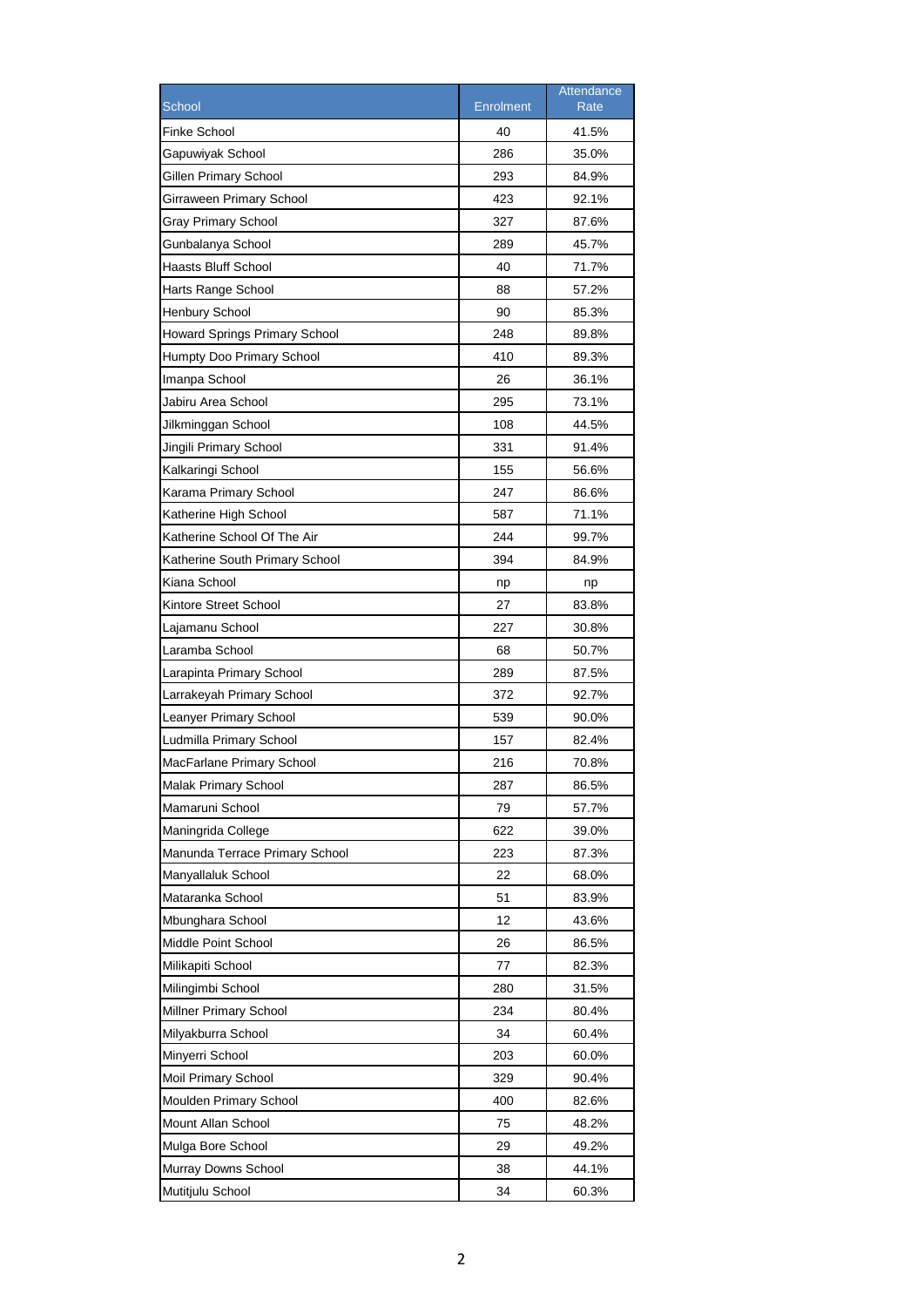|                                          |                  | Attendance |
|------------------------------------------|------------------|------------|
| School                                   | <b>Enrolment</b> | Rate       |
| Nakara Primary School                    | 508              | 92.3%      |
| Nemarluk School                          | 140              | 88.0%      |
| <b>Neutral Junction School</b>           | 16               | 40.1%      |
| <b>Newcastle Waters School</b>           | np               | np         |
| Nganambala School                        | 20               | 97.8%      |
| Nganmarriyanga School                    | 108              | 61.8%      |
| Ngukurr School                           | 308              | 49.8%      |
| Nhulunbuy High School                    | 228              | 83.6%      |
| Nhulunbuy Primary School                 | 559              | 84.6%      |
| Nightcliff Middle School                 | 247              | 84.9%      |
| <b>Nightcliff Primary School</b>         | 483              | 88.6%      |
| Northern Territory Open Education Centre | 544              | 100.0%     |
| Ntaria School                            | 168              | 57.0%      |
| Numbulwar School                         | 164              | 41.1%      |
| Nyirripi School                          | 43               | 27.1%      |
| <b>Palmerston Senior College</b>         | 450              | 81.3%      |
| Papunya School                           | 97               | 53.5%      |
| Parap Primary School                     | 512              | 92.6%      |
| Peppimenarti School                      | 36               | 89.2%      |
| Pigeon Hole School                       | 30               | 60.6%      |
| Pine Creek School                        | 55               | 65.5%      |
| Pularumpi School                         | 74               | 80.6%      |
| Ramingining School                       | 260              | 48.9%      |
| Robinson River School                    | 68               | 78.6%      |
| Rockhampton Downs School                 | np               | np         |
| Rosebery Middle School                   | 617              | 85.6%      |
| <b>Rosebery Primary School</b>           | 455              | 91.8%      |
| Ross Park Primary School                 | 456              | 92.1%      |
| Sadadeen Primary School                  | 193              | 75.8%      |
| Sanderson Middle School                  | 385              | 84.7%      |
| Shepherdson College                      | 543              | 36.6%      |
| <b>Stirling School</b>                   | 15               | 33.3%      |
| <b>Stuart Park Primary School</b>        | 561              | 90.9%      |
| Taminmin College                         | 1,015            | 87.2%      |
| <b>Tennant Creek High School</b>         | 172              | 66.1%      |
| <b>Tennant Creek Primary School</b>      | 408              | 64.1%      |
| Timber Creek School                      | 59               | 77.4%      |
| <b>Tipperary Station School</b>          | np               | np         |
| Titjikala School                         | 26               | 48.8%      |
| Ti Tree School                           | 91               | 50.0%      |
| Urapunga School                          | 29               | 57.7%      |
| Wagaman Primary School                   | 323              | 85.7%      |
| Wallace Rockhole School                  | 14               | 79.9%      |
| Walungurru School                        | 68               | 57.4%      |
| Wanguri Primary School                   | 417              | 90.6%      |
| Warruwi School                           | 136              | 55.0%      |
| Watarrka School                          | 14               | 57.4%      |
| Watiyawanu School                        | 28               | 70.6%      |